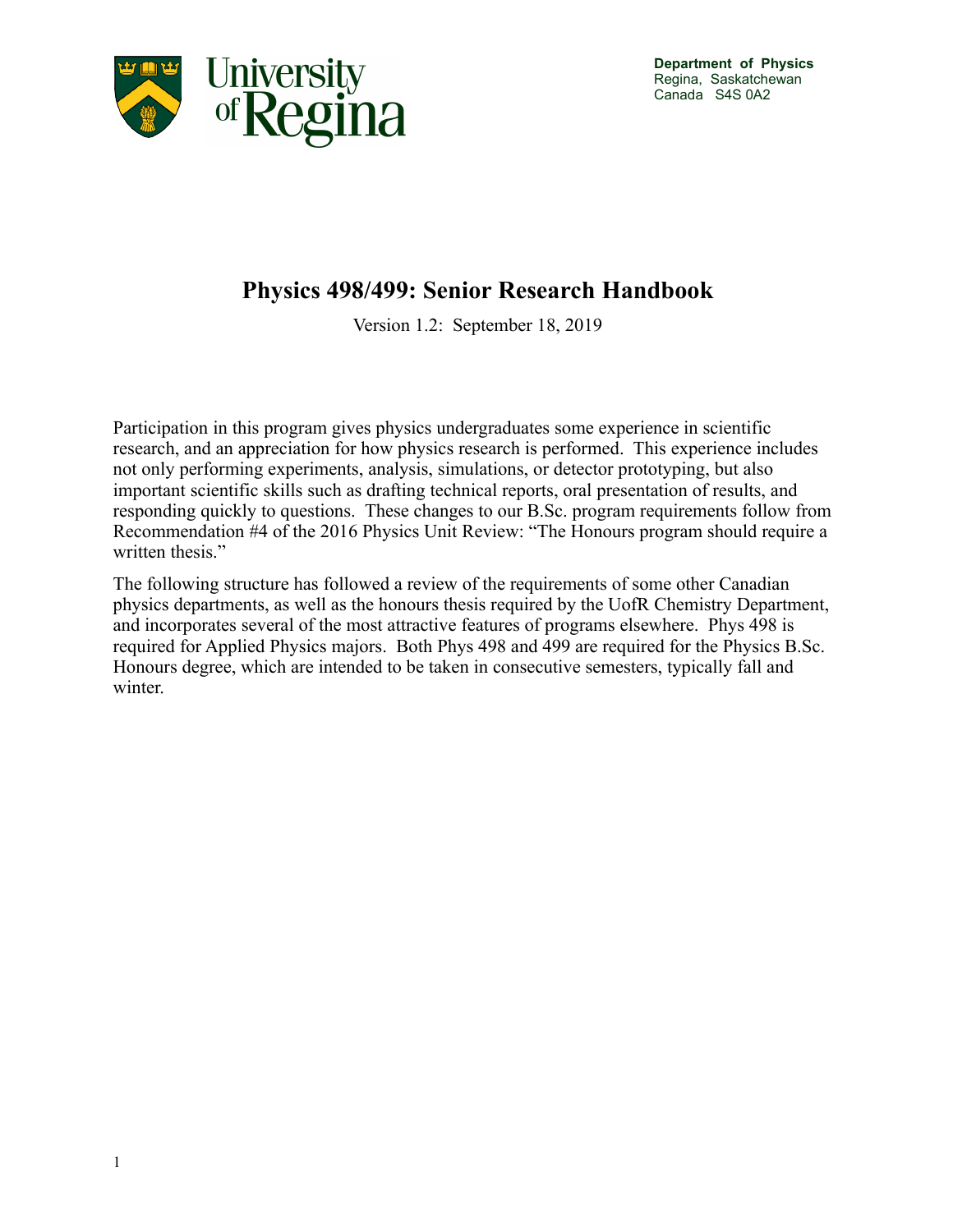# **1) Applied Physics B.Sc. Students**

Applied Physics students are required to register in PHYS 498 for the final semester of their program. In order to obtain a grade of Complete (C), the student is required to:

**1.** Regularly attend the Physics Seminars, as scheduled, and if possible, notify the 498/9 coordinator in advance, if unable to attend a specific seminar.

**2.** At the beginning of the semester, Applied Physics students meet with the 498/9 coordinator right away, and choose a presentation topic and supervisor (usually a department faculty member) the first week of term.

- a) It is anticipated the chosen topic will be on some application of physics to a practical or industrial problem. Unlike B.Sc. Honours students, there is no expectation of original research and no restriction on whether the work has been part of prior employment. However, if the presentation topic is based on work performed for an employer, it must be of significantly greater depth than already presented in a Co-Op workterm report.
- b) Possible supervisors can be any faculty member in the Department of Physics, including the faculty member who graded the corresponding Co-Op workterm report (if applicable), the Co-Op coordinator, or possibly even the former employer (only with the approval of the 498/9 coordinator).

**3.** By the end of the first month, submit to the 498/9 coordinator a typed document (minimum one page) including:

- student name and number
- proposed title of the presentation
- several paragraph description of the topic
- supervisor name

**4. 2-3 hours of work per week,** including literature review, presentation work, regular meeting with supervisor to discuss progress, etc.

**5. Oral Presentation (20 minutes)**, before a 3-person committee of friendly professors, anytime from 4 days before end of classes to 1 week into exam period (consult with the 498/9 coordinator).

**6. Fielding questions (10 minutes)** from the committee immediately after the presentation, related to your presentation and designed for assessment of your comprehension.

### **PHYS 498: Grading Scheme**

Although only a grade of C will appear on the student transcript, it is often useful for the student to receive feedback on their performance. A suggested grading scheme is below:

498 Presentation 45%

498 Fielding questions 55%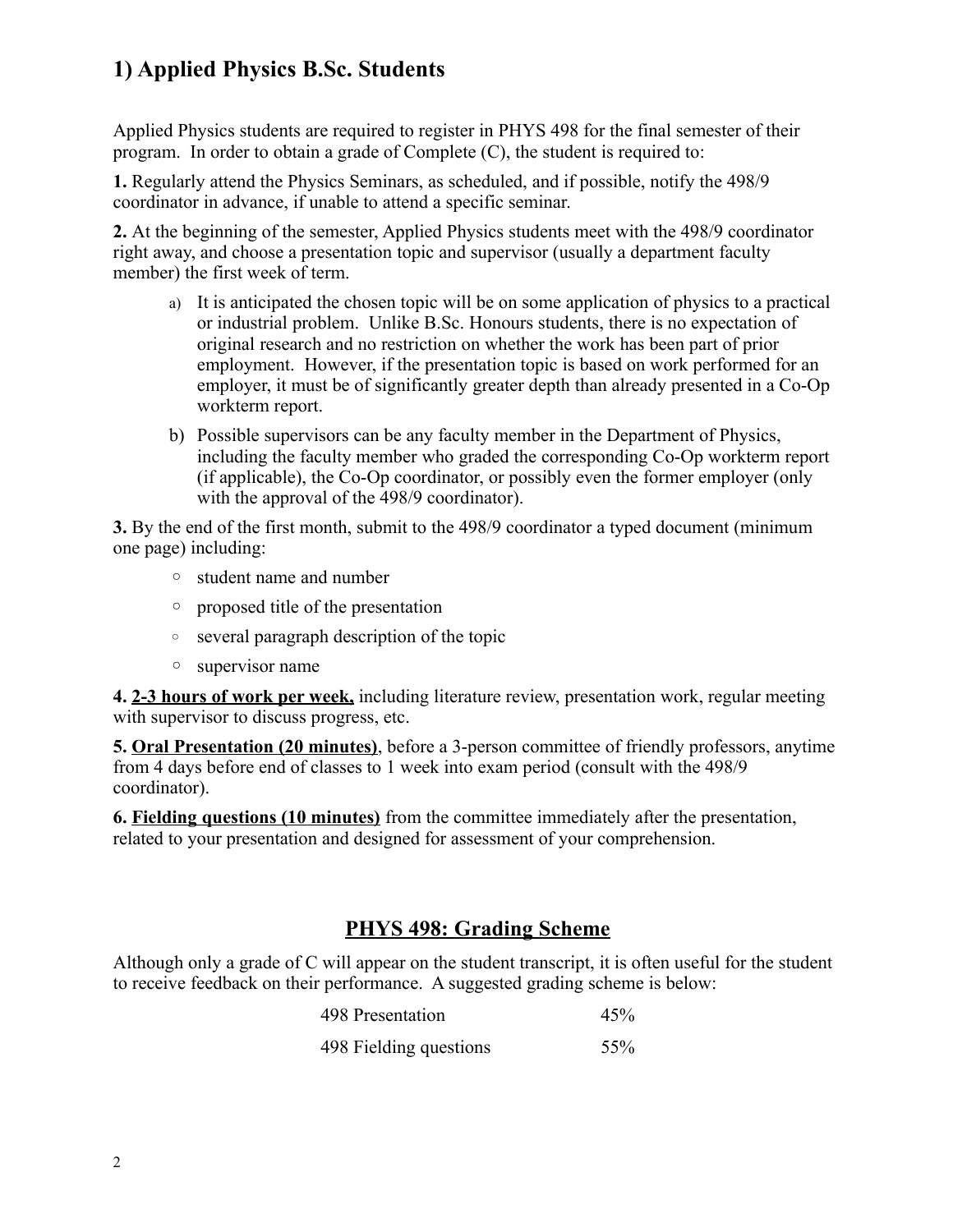# **2) Physics B.Sc. Honours Students**

# **Fall of 4th Year – PHYS 498 (0 credit)**

In the "498" semester, students meet with the 498/9 coordinator right away, and choose a research project and supervisor (usually a department faculty member) the first week of term. Students are free to consult with as many potential supervisors as they wish before making their decision. Some students negotiate a project with a professor in advance of the Fall semester, but they cannot include summer or other employed work as part of their honours project.

Once a supervisor is chosen and the 498/9 coordinator is informed, PHYS 498 consists of the following:

**1.** Regularly attend the Physics Seminars, as scheduled, and if possible, notify the 498/9 coordinator in advance, if unable to attend a specific seminar.

**2. 2-3 hours of work per week,** including literature review, planning scope of laboratory research, working on written progress report and oral presentation, regular meeting with supervisor to discuss progress, etc.

**3. Written Progress Report (5-10 pages).** A 1st draft is due for your supervisor 11 weeks into semester (for their advice), and 3 final copies (for the committee) are handed in to the 498/9 coordinator 12 weeks into semester. (e.g. if the 1st day of classes is a Wednesday, the due dates are Wednesdays.)

**4. Oral Presentation (10 minutes)** of the Report, before a 3-person committee of friendly professors, usually the day before the semester exam period.

**5. Fielding questions (10 minutes)** from the committee immediately after the Presentation, related to your research and designed for assessment of your comprehension.

# **Winter of 4th Year – PHYS 499 (3 credit)**

In the "499" semester, research work continues in earnest, leading to a written Thesis and oral Defense of the work. PHYS 499 consists of the following:

**1.** Regularly attend the Physics Seminars, as scheduled, and if possible, notify the 498/9 coordinator in advance, if unable to attend a specific seminar.

**2. 6-10 hours of work per week,** including laboratory research, research thesis and oral presentation preparation, regular meeting with supervisor, etc.

**3. Written Research Thesis (25-40 pages).** A 1st draft is due for your supervisor 11 weeks into semester (for their advice), and 3 final copies (for the committee) are handed in to the 498/9 coordinator 12 weeks into semester. (e.g. if the 1st day of classes is a Wednesday, the due dates are Wednesdays.)

**4. Oral Presentation (15 minutes)** of the Thesis, before a 3-person committee of friendly professors, anytime from 4 days before end of classes to 1 week into exam period (consult with the 498/9 coordinator).

**5. Fielding questions ("Thesis Defense", 20 minutes)** from the committee immediately after the Presentation, related to your research and designed for assessment of your comprehension.

**6. Corrected Research Thesis.** 3 unbound copies, with committee-requested corrections made, are handed to the 498/9 coordinator, which the Department will convert into bound copies for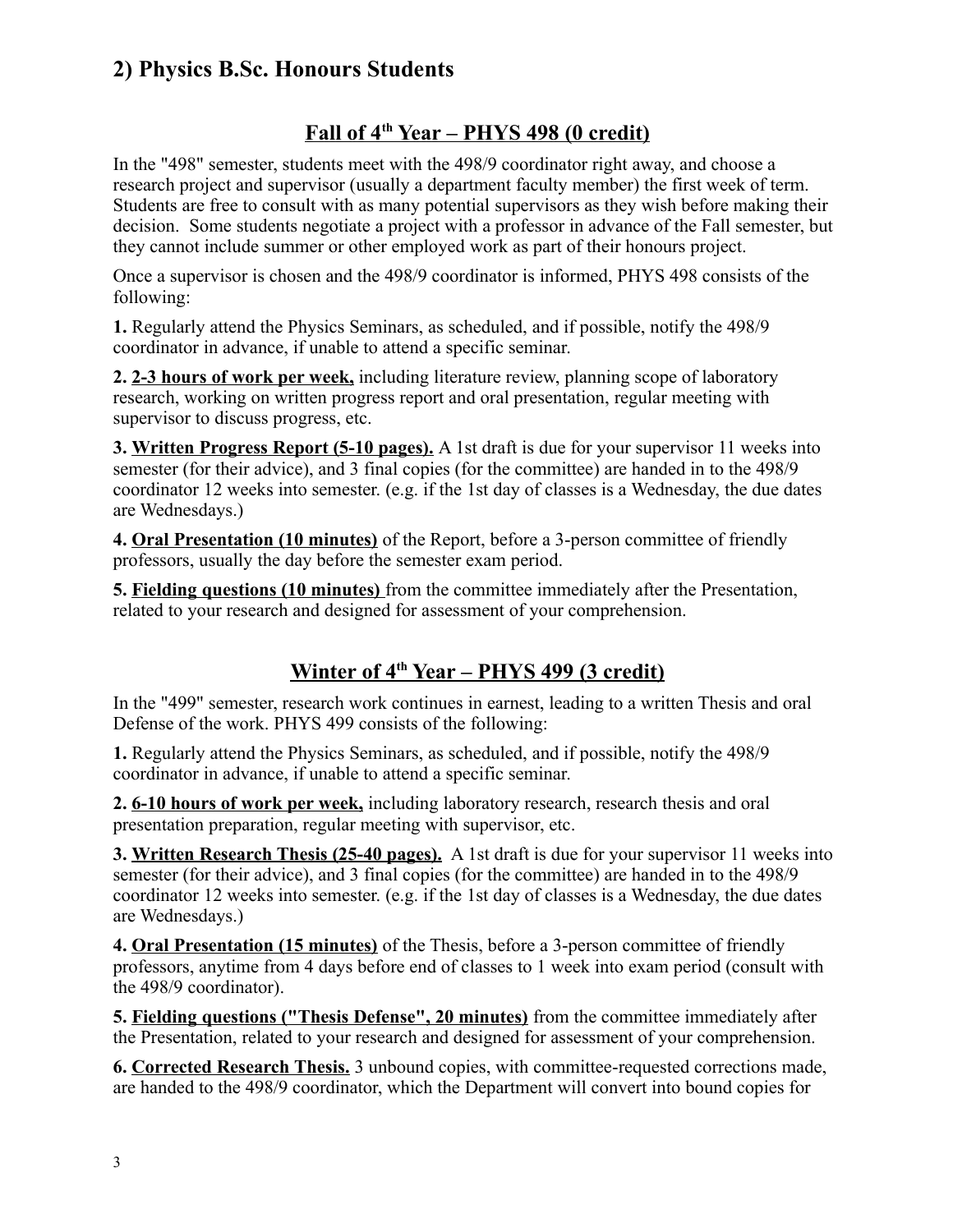posterity (for the student, the supervisor, and the Department). This is due 5 days after the Defense.

**7. Release Form.** The student must clean up their lab equipment/computer files and after making the final changes to the thesis recommended to the committee, submit the final copy to the Physics Department Library for archival purposes. The signed form is also due 5 days after the Defense.

### **PHYS 498/9: Grading Scheme**

Student progress is expected to be somewhat limited in the 498 semester relative to the 499 semester, due to a training period for students new to research and the reduced time expectations. For that reason, the 498 progress report (written and oral) is down-weighted relative to the 499 thesis (written and oral). The following is only slightly modified from the CHEM 401/402 grading scheme.

**End of 498:** tell the student their grade for the 498 components, but temporarily enter IP (In Progress) for the 498 grade.

**End of 499:** derive an overall grade for the sum of the 498/9 work, and enter this grade for both 498 and 499.

| 498 Research Performance, assessment by supervisor | $0.0250(0.10 \times 25\%)$ |
|----------------------------------------------------|----------------------------|
| 498 Report, written                                | $0.1125(0.45 \times 25\%)$ |
| 498 Report, oral presentation                      | 0.0500 (0.20 x 25%)        |
| 498 Report, fielding questions                     | $0.0625(0.25 \times 25\%)$ |
| 499 Research Performance, assessment by supervisor | $0.2250(0.30 \times 75\%)$ |
| 499 Thesis, written                                | $0.2250(0.30 \times 75\%)$ |
| 499 Thesis, oral presentation                      | $0.1125(0.15 \times 75\%)$ |
| 499 Thesis, fielding questions ("defense")         | $0.1875(0.25 \times 75\%)$ |

The "research performance" category will reflect your research effort, talent, and accomplishments. (Don't get discouraged if your studies do not work out as planned, your research attitude and level of skills gained are at least as important.)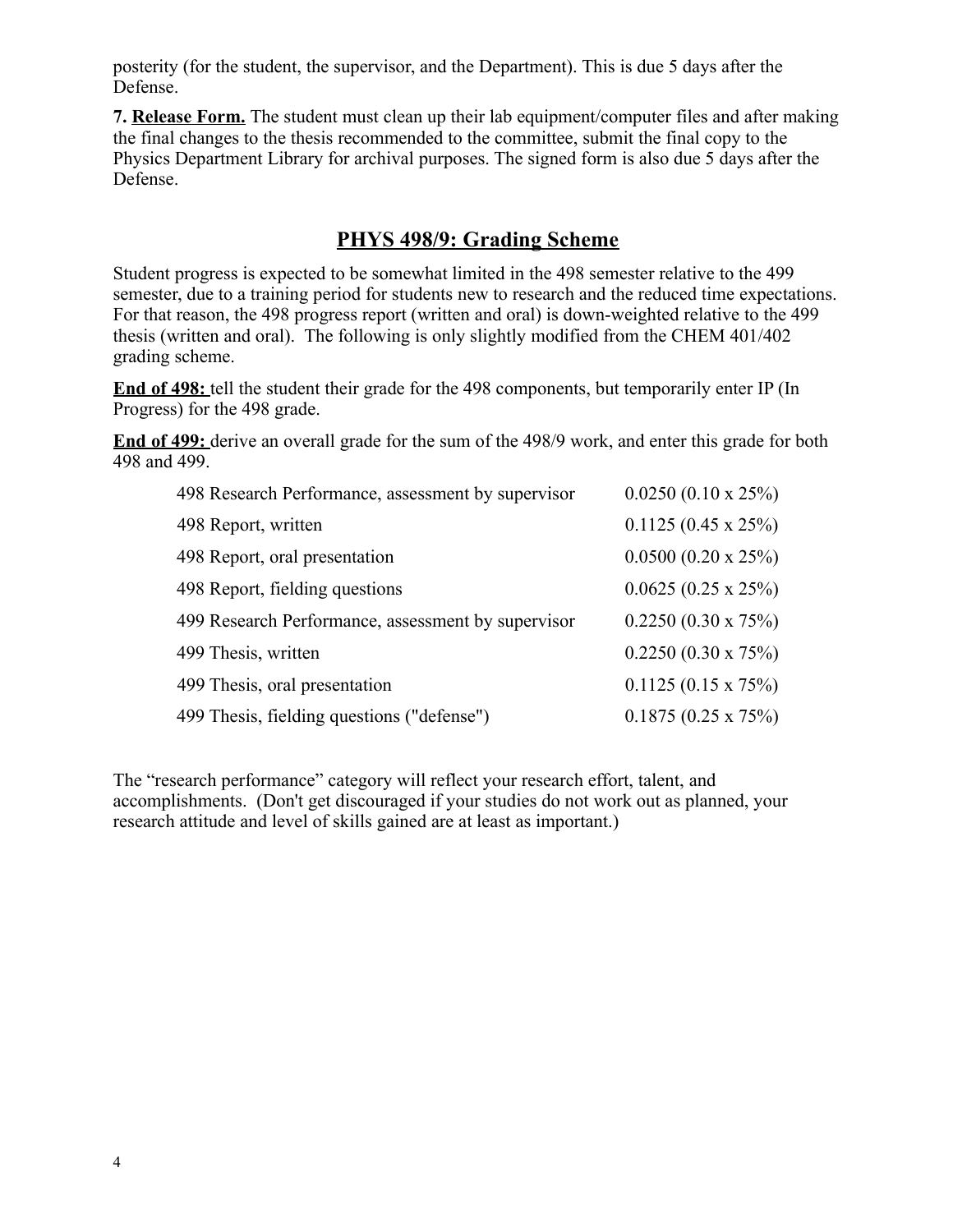# **PHYS 498/499 Report Writing**

There are two reports to write:

- Phys 498 Progress Report (5-10 pages)
- Phys 499 Research Thesis (25-40 pages)

The two reports will also serve to spread out the workload of writing a thesis, since much of the progress report (e.g. Introduction (largely a literature review) and Methods sections, plus some tables/figures) can be copied into the thesis.

**Style tips:** LaTeX is preferred, following the format of a well-recognized journal, such as the APS (revtex-4) style-files. All reports must be typed using a readable font size (e.g. 12-point Times New Roman), 1.5-spaced. Headings and section titles should be bold and/or underlined, and numbered. References should follow a professional journal format. Avoid quoting web pages, or plagiarizing figures from the internet. Diagrams, tables, and graphs are generally very useful in explaining results, and should be numbered consecutively (Table 1, Figure 1, ...) with descriptive captions so the reader can understand what information they are designed to present. The first page of the Introduction should be Page 1; all earlier pages should be labeled with roman numerals (i, ii, iii, ...). Consult an old thesis for more style syntax.

#### **Suggestions:**

- Start organizing your thoughts by preparing an outline that contains headings and ideas. Go back and fill in the details.
- The number of pages is limited so be careful about the amount you write. Know your audience -- assume your readers have some knowledge in the field but are not as expert as you. Write down only those details that would allow them to understand what you have done and to repeat the work if that were necessary.
- You may find it easier to finalize all the data into tables, graphs, and figures, before writing the text for the Results and Discussion section.
- Use figures, tables, and graphs where they are most useful for illustration and explanation.
- Subheadings may be helpful, especially in the Results and Discussion section(s) (but don't go crazy with this).
- Detailed calculations, or large numbers of graphs and tables, should be placed in Appendices. In that case, use only a few illustrative examples in the body of the report.
- Write clearly, in well-constructed, complete and grammatically correct sentences. Pasttense passive is preferred ("The detector was calibrated", rather than "I/We calibrated the detector"). Proofread carefully. One common problem is lack of agreement between subject and verb (The table suggests, or the values suggest), Another common mistake is the improper usage of data/datum. Data is plural and must have the appropriate plural article and verb. Datum is singular.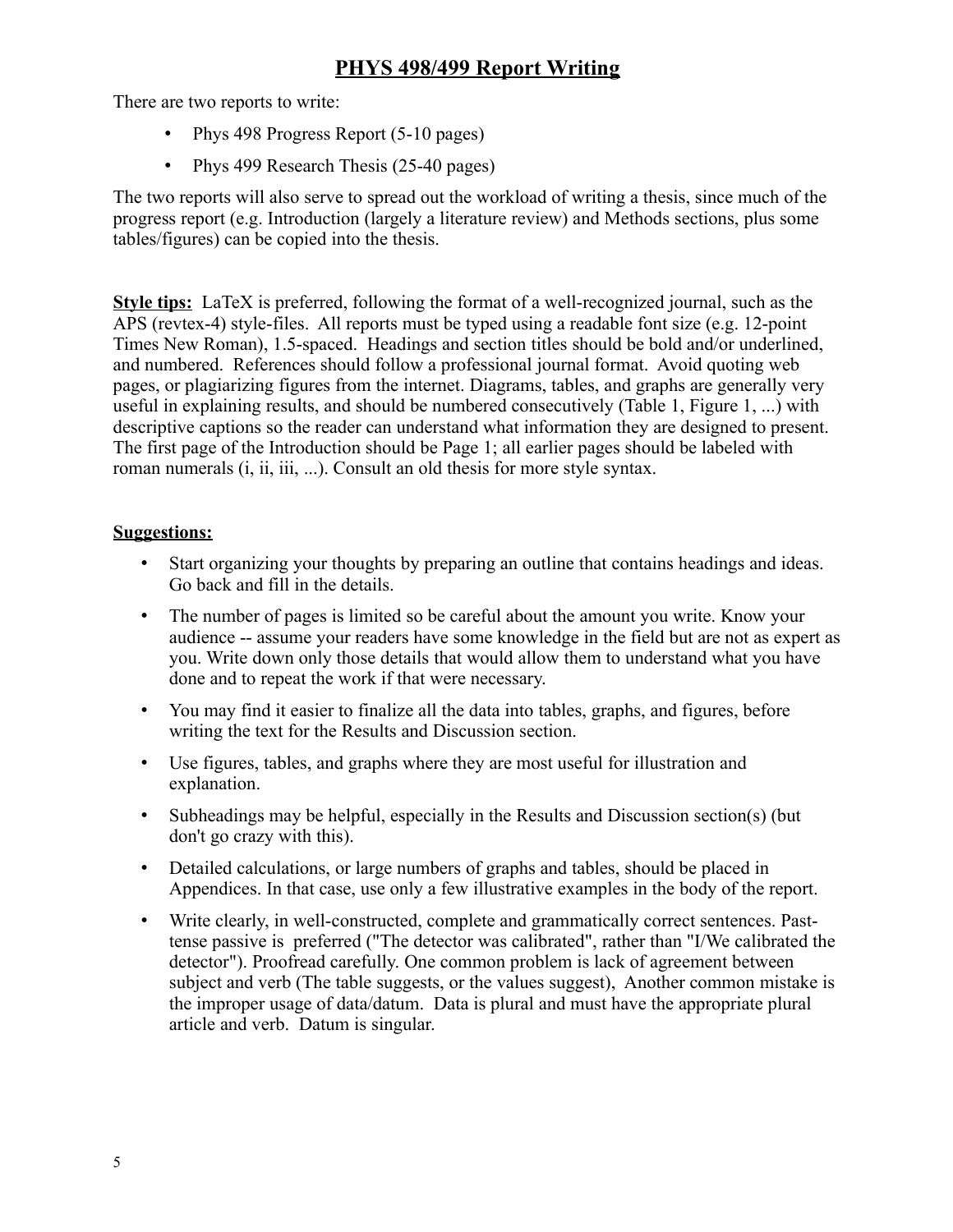### **PHYS 498/499 Report Writing (continued)**

#### **498: the Progress Report**

Research companies love to see Progress Reports from their staff scientists to keep an eye on research progress. In 498, it will serve to:

- 1. Give you practice and feedback in scientific writing (useful in advance of the 499 Thesis);
- 2. Distribute the workload of writing a Thesis;
- 3. Allow the 498 committee to assess your scientific writing skills.

#### **499: the Research Thesis**

A Thesis represents new knowledge generated from academic research. The document has more in common with a scientific report than a published science journal article, although both styles are quite similar. (For instance, a thesis may have more details and a more general introduction than a journal article.) In 499, the Research Thesis serves to:

1. Gives you practice writing a full scientific report, including collecting data and forming conclusions;

- 2. Allow your supervisor to assess your results
- 3. Allow the 499 committee to assess your scientific writing skills.

| <b>Section</b>                | <b>498 Progress Report</b> | <b>499 Research Thesis</b> |  |
|-------------------------------|----------------------------|----------------------------|--|
| Title Page                    | yes                        | yes                        |  |
| Abstract, a summary paragraph |                            | yes                        |  |
| Acknowledgments               |                            | yes                        |  |
| Table of Contents             | yes                        | yes                        |  |
| List of Tables                |                            | yes                        |  |
| List of Figures               |                            | yes                        |  |
| <b>List of Abbreviations</b>  |                            | yes                        |  |
| Introduction                  | yes                        | yes                        |  |
| Methodology $1$               | yes                        | yes                        |  |
| <b>Results and Discussion</b> | yes                        | yes                        |  |
| Conclusions <sup>2</sup>      |                            | yes                        |  |
| Future Work <sup>3</sup>      | yes                        |                            |  |
| References                    | yes                        | yes                        |  |
| Appendix                      | optional                   | optional                   |  |

The following table summarizes the sections expected in each report.

<span id="page-5-0"></span><sup>1</sup> e.g. equipment or algorithm used, calibrations, data analysis, corrections applied...

<span id="page-5-1"></span><sup>2</sup> State what you believe the results tell you about your problem/hypothesis, with a brief summary of the data and how it led you to these conclusions.

<span id="page-5-2"></span><sup>3</sup> Describes what research will be done in 499 (if applicable).